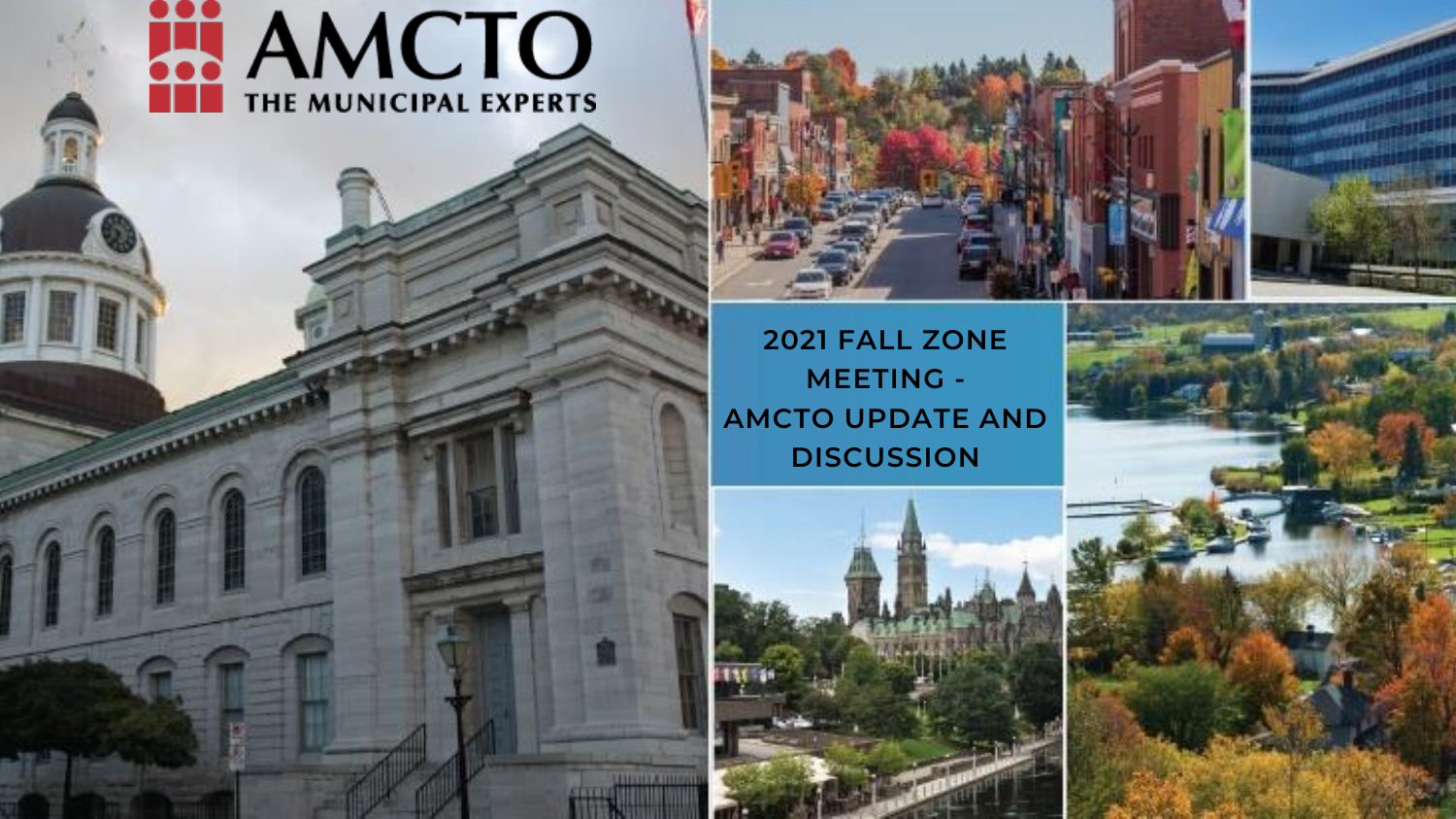### **Organization Updates**



### Board of Directors

- •2020 Annual Report completed
- •2021-2022 Board of Directors term started in June
- Plan started

## •Early accomplishments: Zone Review completion, 2022-2026 Strategic



### Administration

### •New AMCTO Staff

- •Dan Nguyen, Manager, Finance and Administration
- •Nathalie Plourde, Advisor, Membership and Accreditation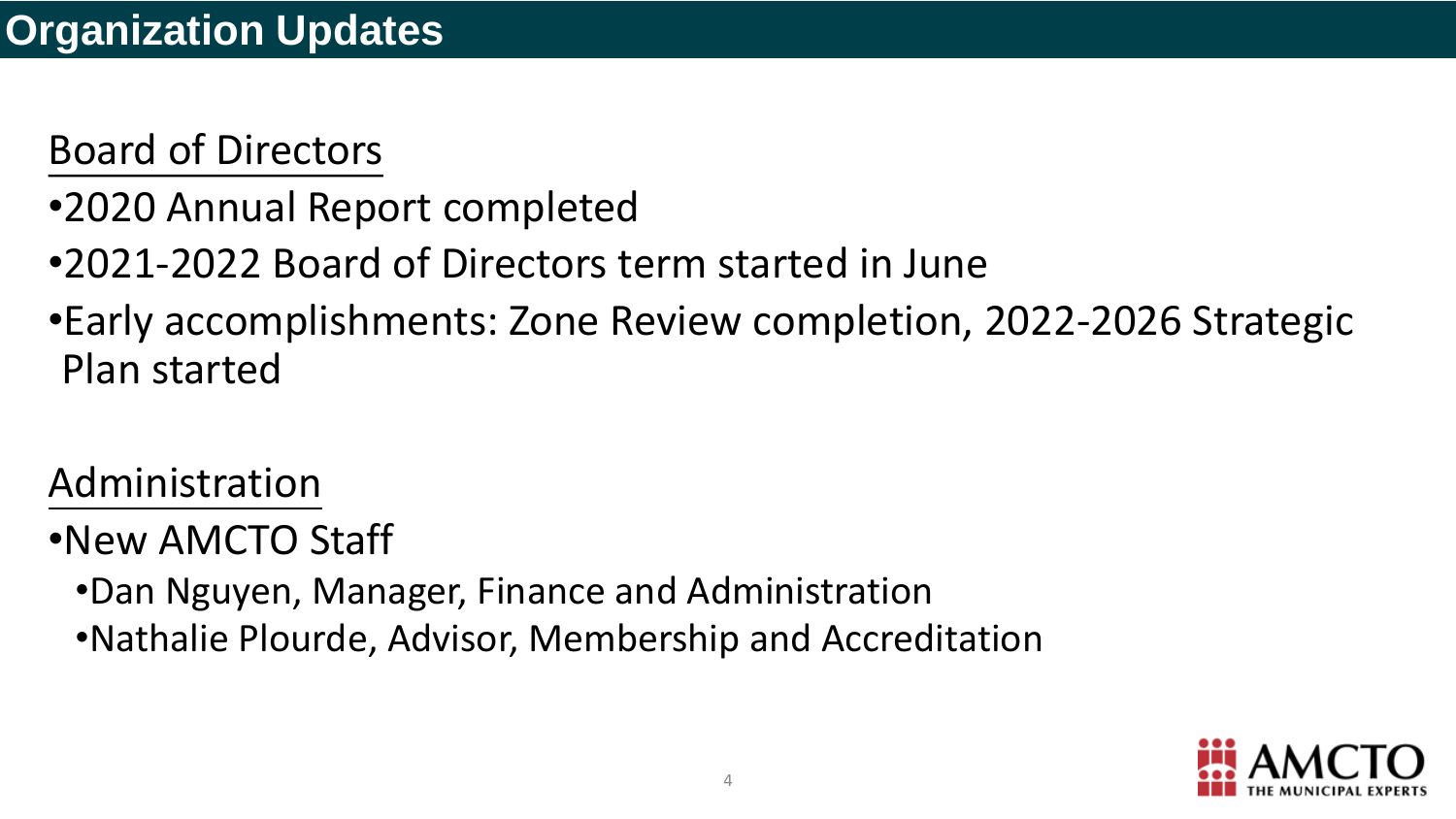### **Organization Updates**



### Professional Development

Customer Experience Journey Mapping, GST-HST Audits & Your Rights, Cyber

- •RISE Conference completed
- •Municipal Election training released
- •Past events: 2021 Municipal Clerks Forum, Civil Marriage Solemnization, Security Awareness, Lottery Licensing Refresh & Update (SOLD OUT)
- •Upcoming events: Customer Experience Journey Mapping, Municipal Licensing and Law Enforcement Forum

### Education

- 
- 

•Successful transition to new learning management system – AMCTO Connect •Fall semester underway. Winter semester to be launched in November 2021

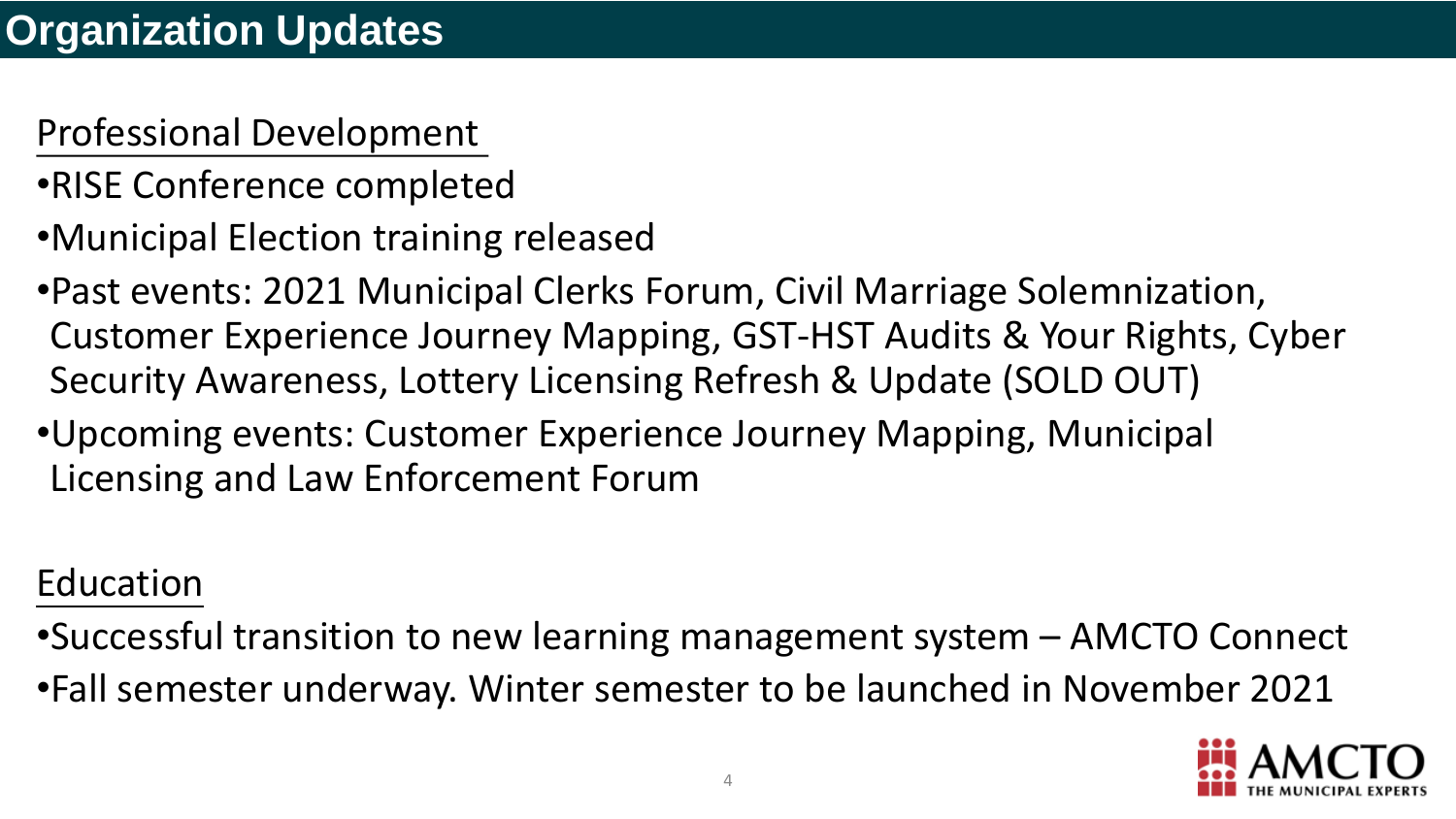### **Organization Updates**



### Legislative and Policy

•2021 AMO Conference Delegations: Successful delegations at 2021 AMO Conference with: Minister of Municipal Affairs and Housing, Minister of Government and Consumer Services, PA to the Minister of Finance



- 
- •Municipal Codes of Conduct submission

Communications and Marketing

- •Coordinating AMCTO first-ever "Members Only" event
- •Continued marketing of all AMCTO programs and services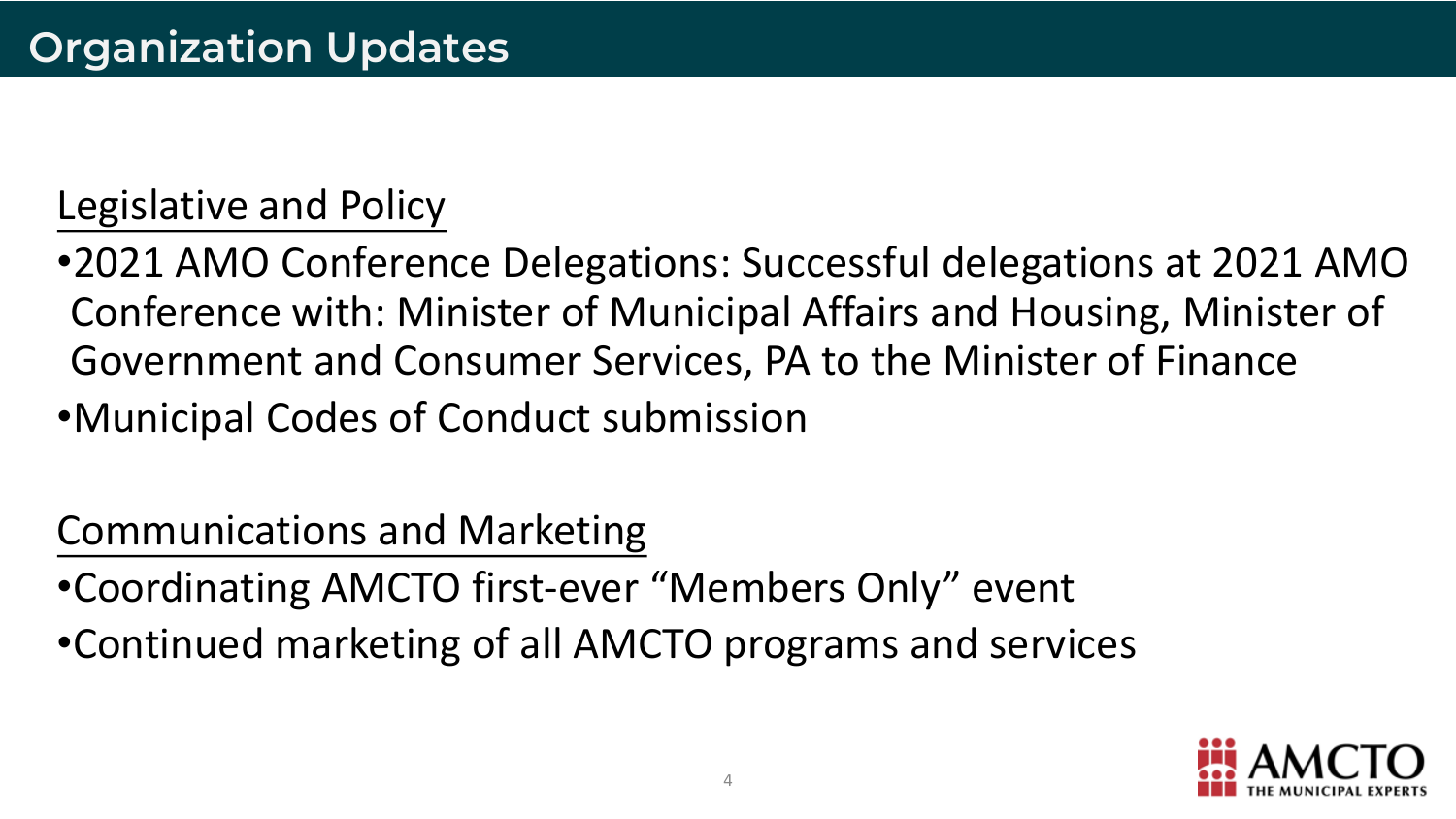







### **Follow us on Social Media**





### **AMCTO Facebook Page @amcto\_policy AMCTO LinkedIn Page @amcto\_policy**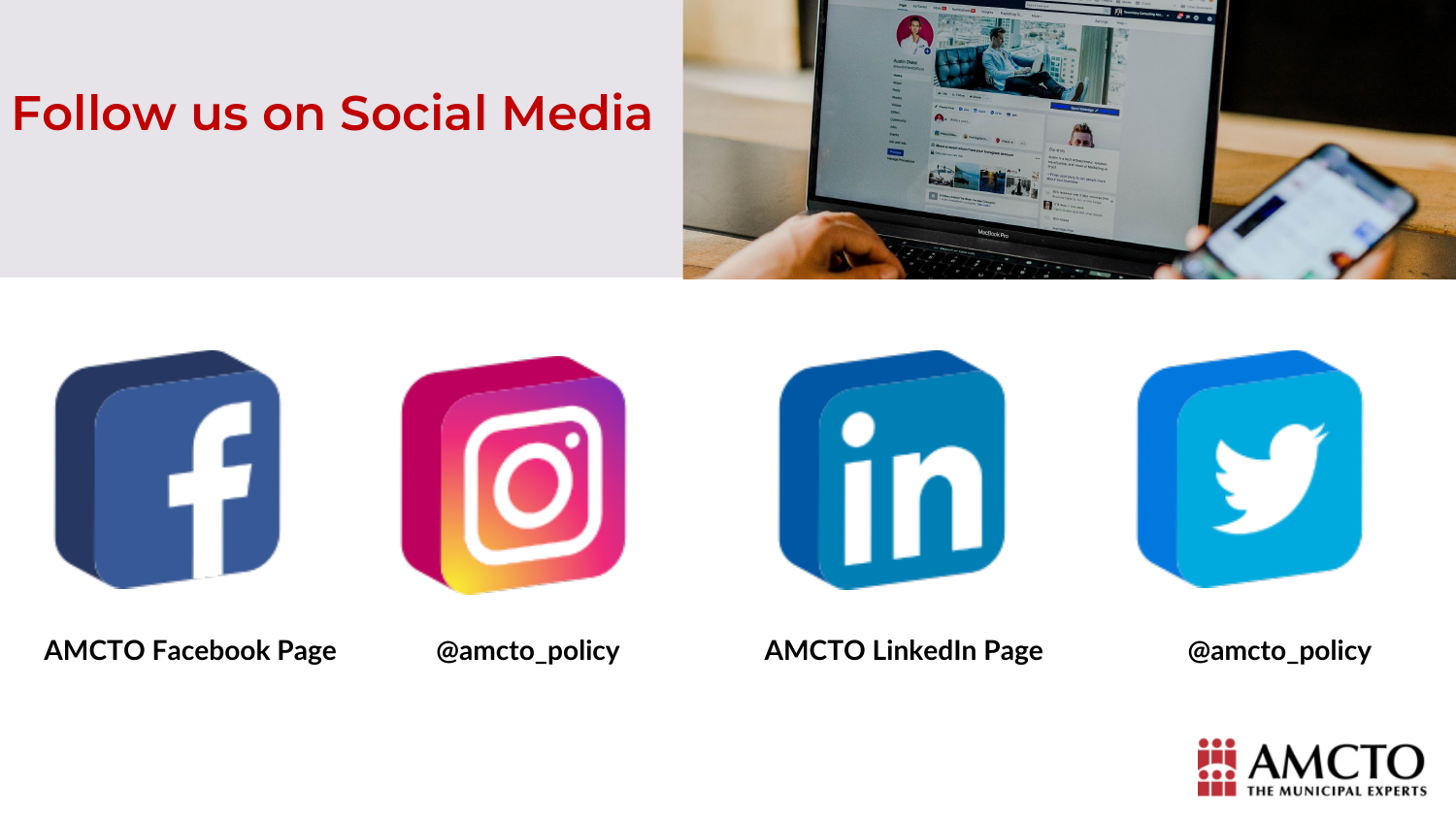### Question #1

- 2018 2022 Strategic Plan Values:
- •Service to the Community
- •Support to Elected Officials
- •Service to the Municipal Profession

### Questions: Do these values still resonate with you? Is anything missing



in your view?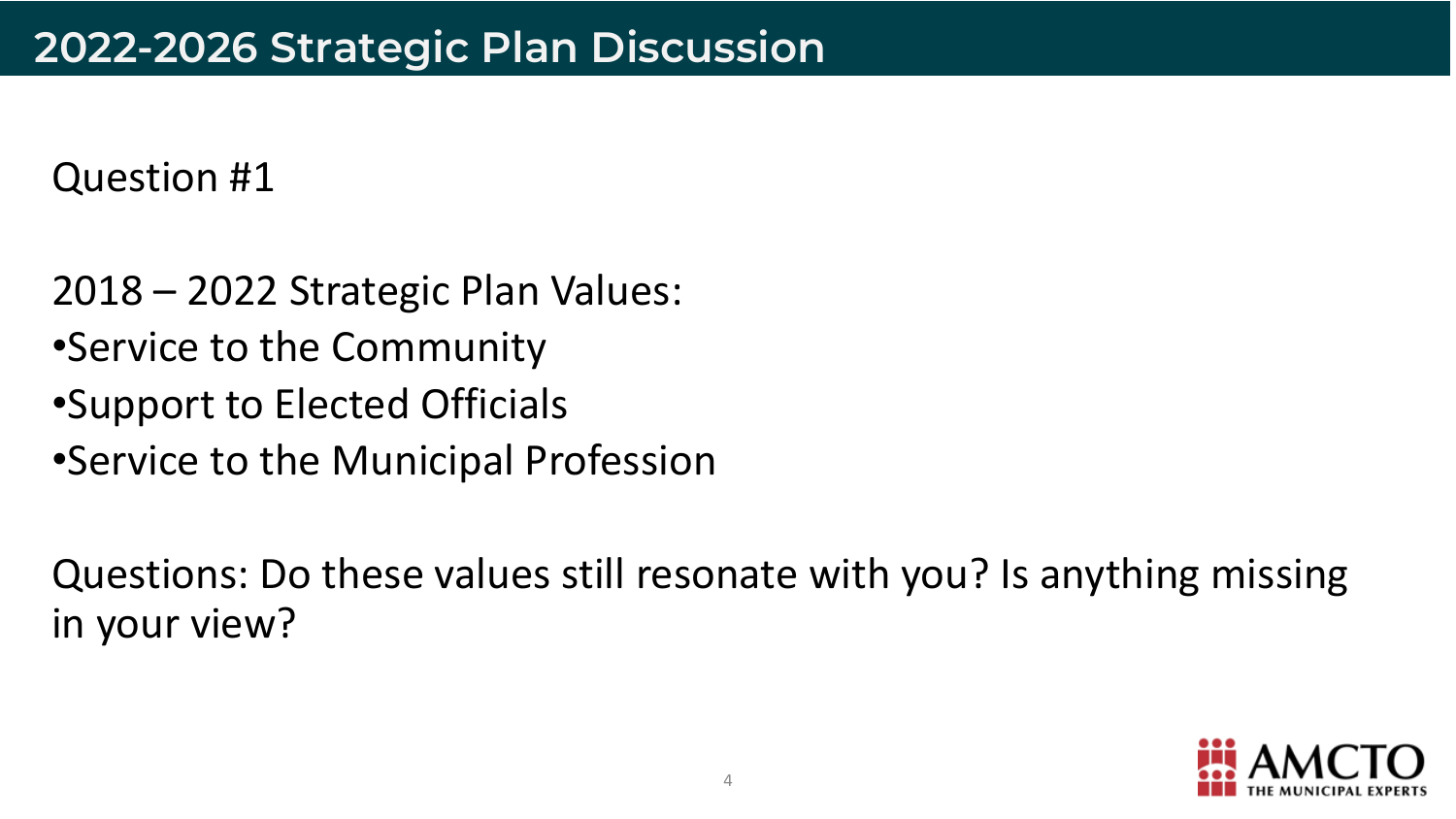### **2022-2026 Strategic Plan Discussion**

2018-2022 Strategic Plan Operating Principles We will:



### Question #2

- •Act with honesty, openness, transparency and respect
- •Recognize and value our members' needs, priorities, contributions and opinions
- •Be mindful of, and strive to reduce, potential barriers to accessing our programs and services
- •Feature engagement in all we do
- •Strive for excellence in all of our programs and services
- •Be accountable for our actions

Questions: Do these operating principles still resonate with you? Do you believe AMCTO has lived up to these principles? Is anything missing?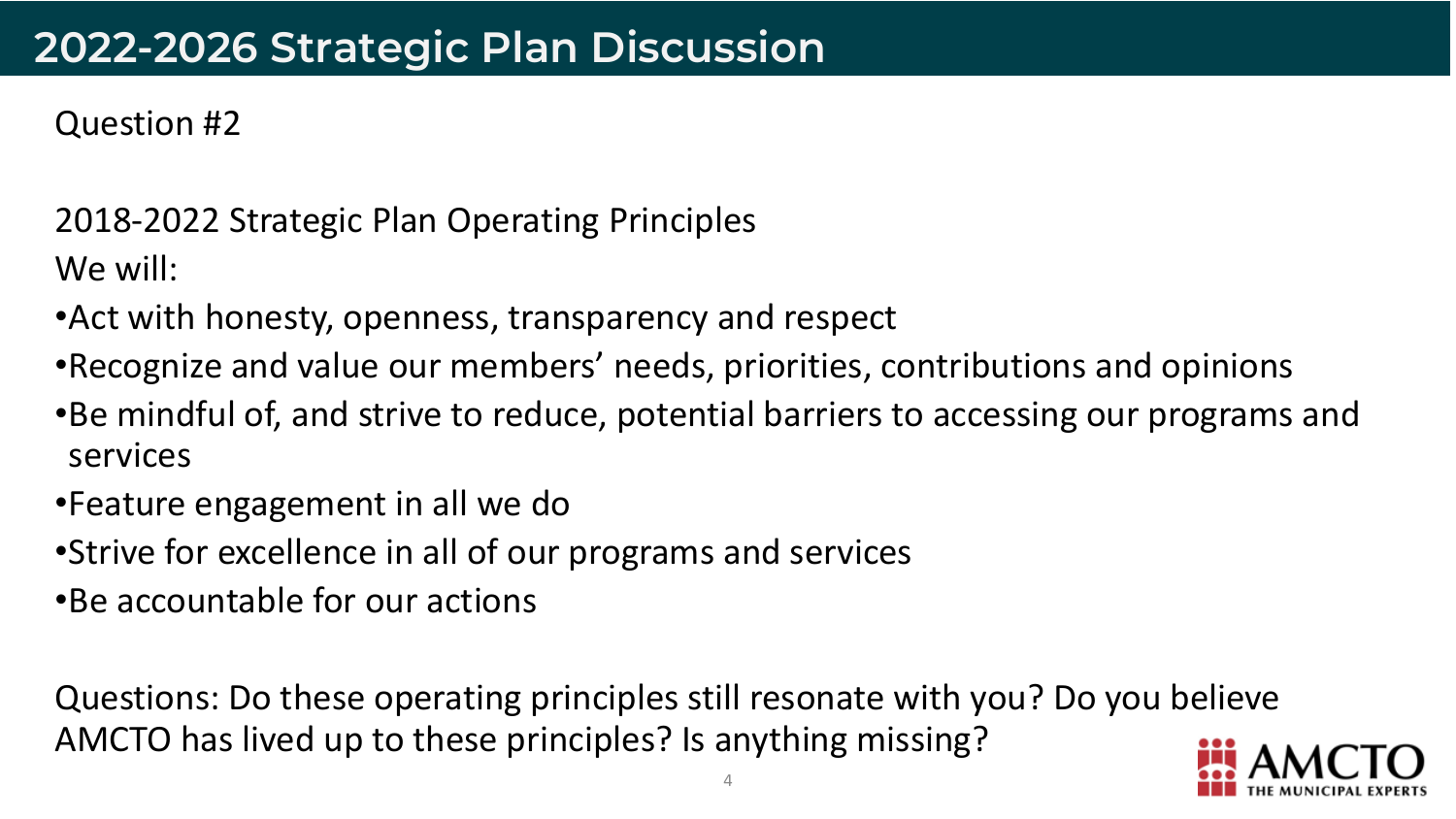### Question #3

2018-2022 Strategic Plan Vision and Mission Vision - The leading organization in fostering, promoting and sustaining excellence in municipal management and administration in Ontario.

Mission - To provide professional development, engagement opportunities, advocacy and leadership in the sector which strengthens and supports the capabilities and performance of municipal professionals.

Questions: Do the organizational vision and mission still resonate with you?

- 
- 
- 
- 

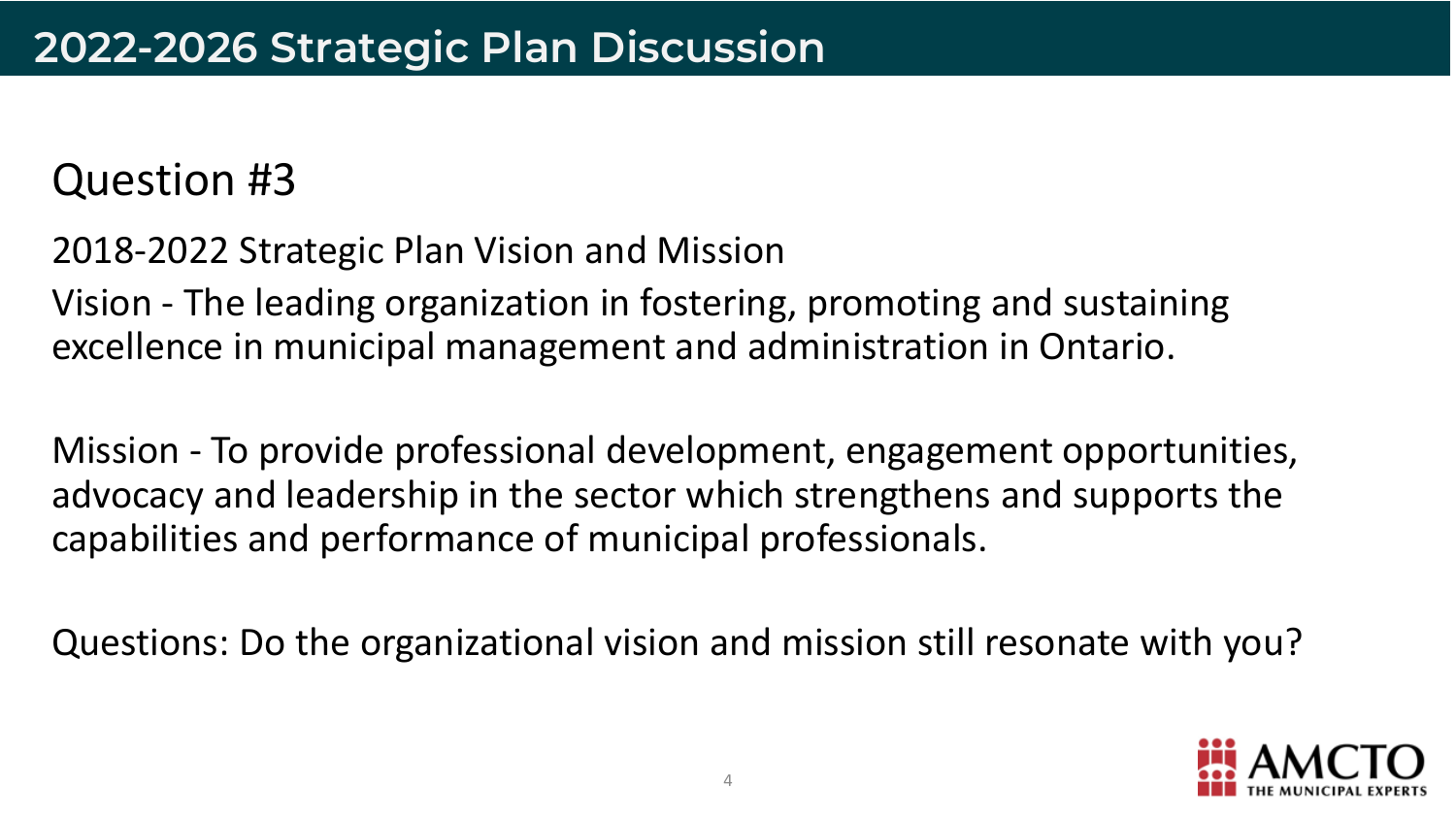### Question #4

For the 2022 – 2026 Strategic Plan, are there areas that AMCTO should be more focused on to help support you as Members?

Possible examples:

- •Alternative educational/professional development topics/themes?
- •Alternative advocacy priorities?
- •Added membership value?
- •Different communications channels (YouTube, TikTok, podcasts, etc.)